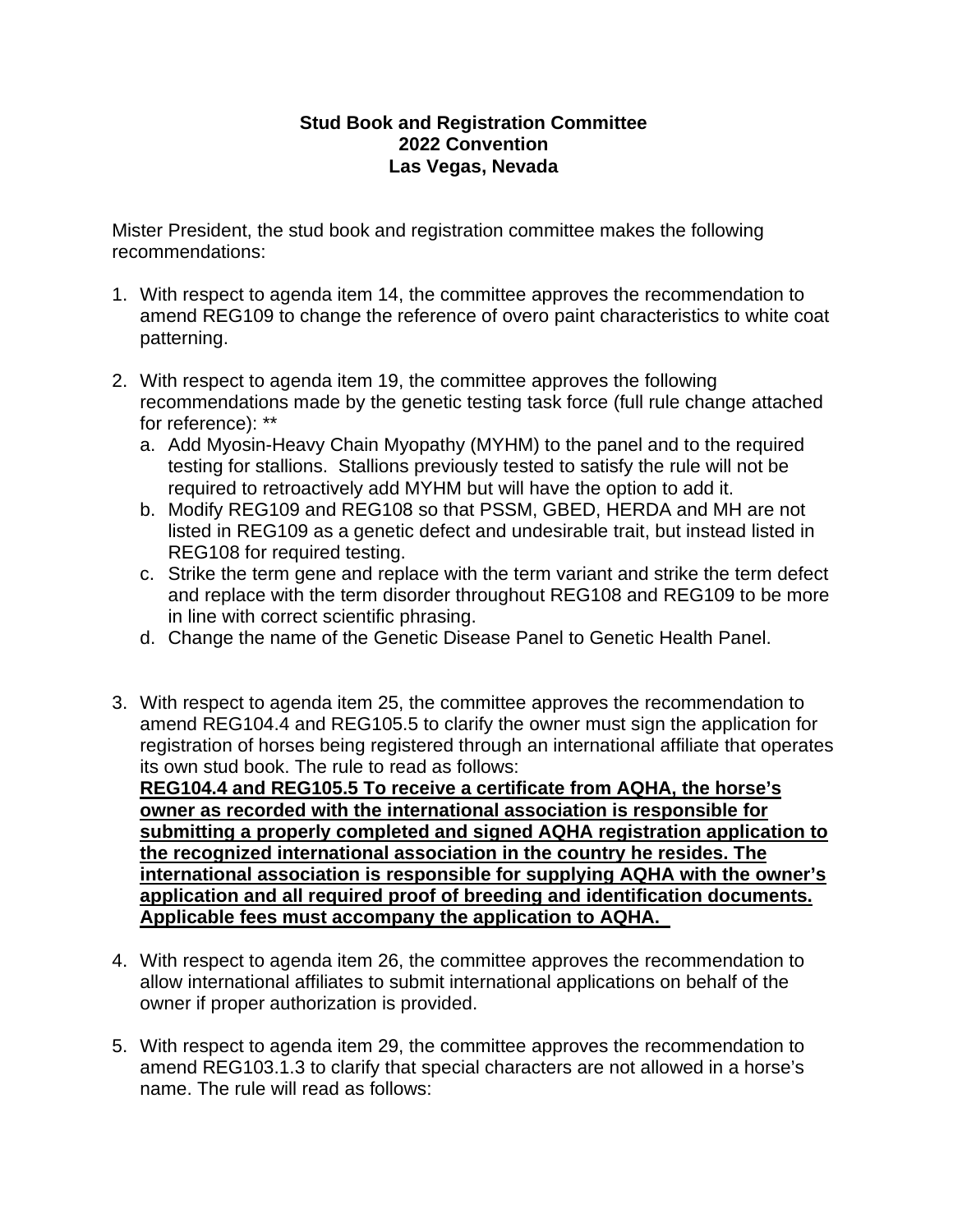REG103.1.3 Punctuation marks **and special characters** are not permitted.

- 6. With respect to agenda item 30, the committee approves the recommendation to amend REG127.2 to change the age a horse is presumed deceased from 25 to 30 years. \*\*
- 7. With respect to agenda item 31, the committee approves the task force's recommendation to adopt a digital certificate of registration beginning with 2024 foals, subject to programming.
- 8. With respect to agenda item 11, the committee denies the request to amend REG110 to allow ICSI breeding to be reported for stallions without a breeding date and REG112 to require ICSI embryos to be certified/recorded with AQHA since stallion owners do not always know when the semen is used, and it is not always used in the same year it is shipped. A recommendation was made to create a task force to evaluate the processes and reporting options to aid breeders and owners.
- 9. With respect to agenda items 20, 21 and 22, the committee denies the requests to require parentage verification and HERDA testing for descendants of HERDA carriers and prohibit registration of homozygous positive horses. A recommendation was made to create a task force to identify educational opportunities. Additionally, the committee requests (1) educational material be developed to notify breeders of implications and risks associated to breeding a carrier, (2) develop notification to new owners when a transfer is processed, and (3) develop an educational forum.
- 10.With respect to agenda item 27, the committee recommends the creation of a joint task force between the stud book and registration committee and the international committee to review the international registration process for affiliates with an approved stud book.
- 11.With respect to agenda item 7, the committee denies the recommendation to amend REG102.8.5 to allow a horse more than 48 months old to be registered without being parentage verified when a dam is not available to be DNA typed.
- 12.With respect to agenda item 8, the committee denies the recommendation to amend REG102.4 to freeze/suspend an owner at time of foaling until their membership dues are paid in full when a new owner of a foal is not able to register a foal because of the unpaid membership.
- 13.With respect to agenda item 9, the committee denies the recommendation to amend REG102.3 to allow APHA-registered horses to be listed with AQHA for breeding purposes so that offspring can be registered in AQHA's appendix registry.
- 14.With respect to agenda item 10, the committee denies the recommendation to amend REG105 to allow APHA-registered breeding stock horses with at least one AQHA parent to be eligible for registration with AQHA in the Appendix registry.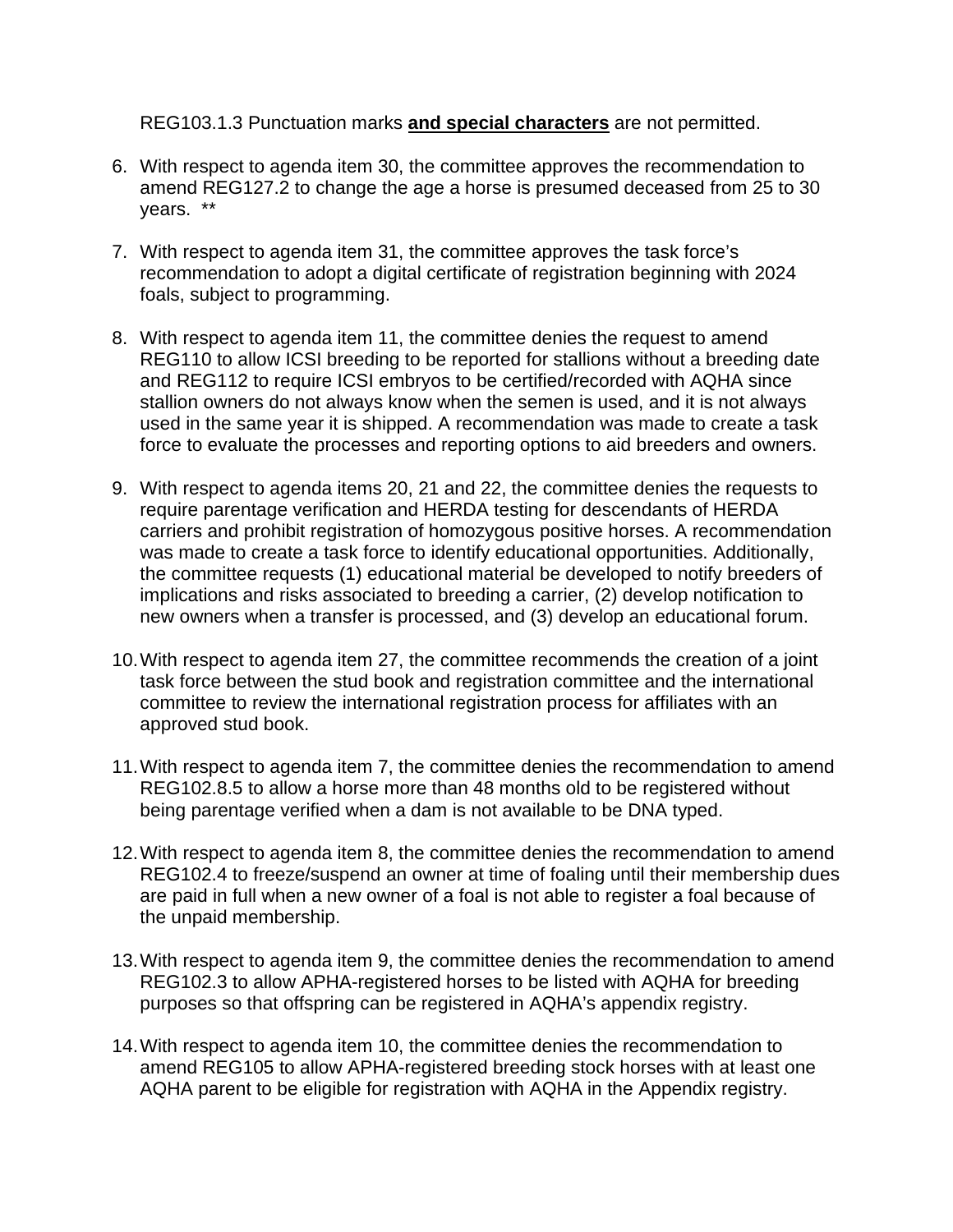- 15.With respect to agenda item 12, the committee denies the recommendation to amend REG104.2 to allow Appendix registered horses to advance to the numbered registry when they have markings considered to be excessive white.
- 16.With respect to agenda item 13, the committee denies the recommendation to amend REG105 and REG106 to allow foals resulting from Appendix registered sire and Appendix registered dam to be eligible for registration.
- 17.With respect to agenda item 23, the committee denies the recommendation to amend REG111.2 to allow a former stallion owner to remain the owner of the frozen semen unless a bill of sale includes the frozen semen rights in the sale of the horse.
- 18.With respect to agenda item 24, the committee denies the recommendation to remove REG111.6 and REG112.10 that affects the use of frozen semen and frozen embryos for foals born 2015 or later so that there is no time limit for its use.
- 19.With respect to agenda item 28, the committee denies the member's recommendation to implement a \$1 fee to be collected with each registration application to then be distributed to state/province affiliates for promotion and education of the American Quarter Horse in the state/province.
- 20.The committee re-elected Ross Roark as the studbook and registration committee chairman.

On behalf of the studbook and registration committee, I move that the board of directors approve the recommendations as read.

\_\_\_\_\_\_\_\_\_\_\_\_\_\_\_\_\_\_\_\_\_\_\_\_\_\_\_\_\_\_\_\_\_\_\_\_\_ Ross Roark, chair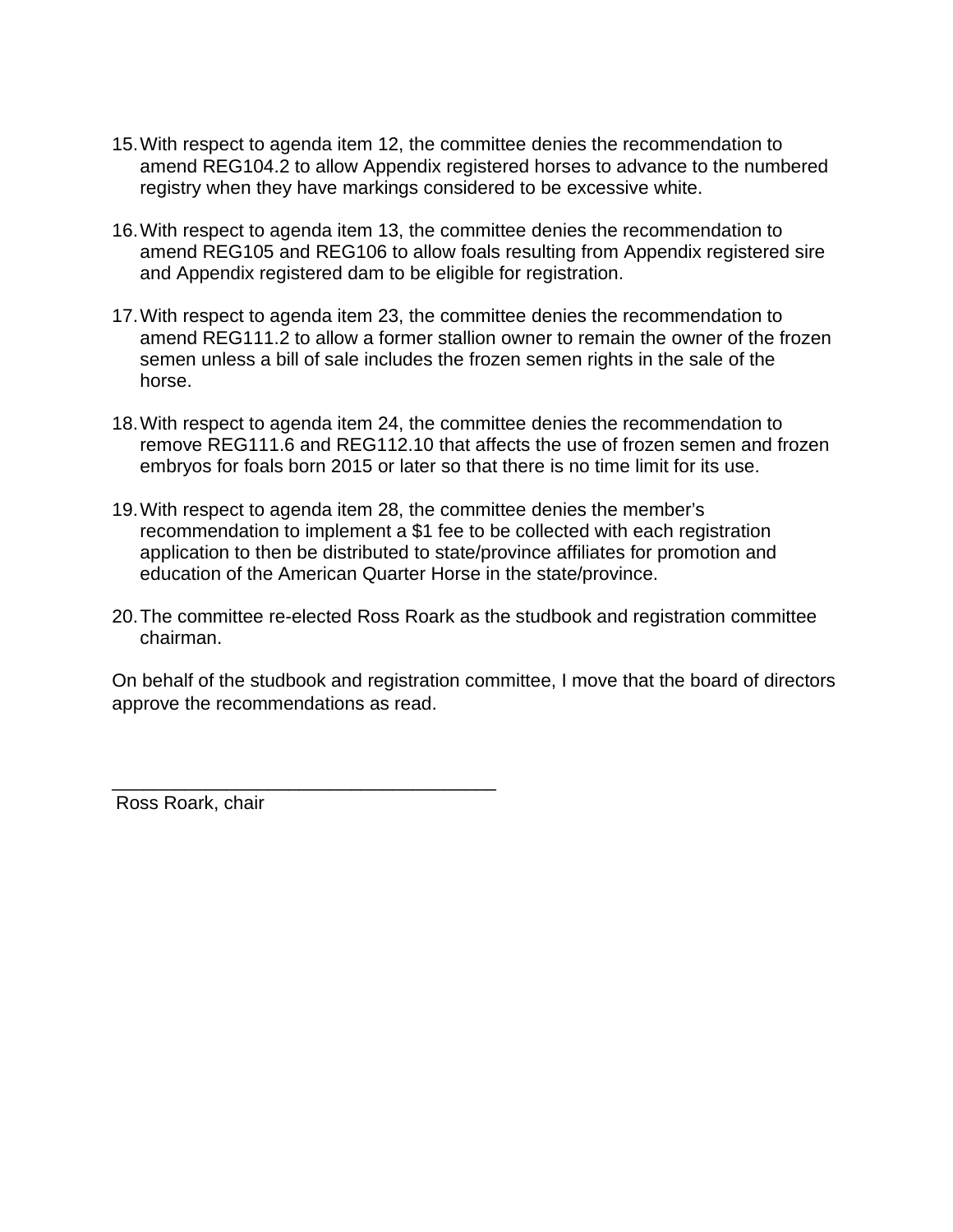In accordance with its Mission Statement and Welfare Policy Statement. AQHA endeavors to educate its membership and protect the welfare and intearity of the breed. Part of such endeavor includes AQHA's efforts associated with the research, identification and promulaation of rules and reaulations concerning genetic disorders <del>defect</del>s and other undesirable traits through AQHA's governance process.

In that reaard, researchers have noted that the American Quarter Horse does not have more genetic disorders<del>diseases</del> than other equine breeds but rather, AQHA has just been proactive and taken the lead e<del>t</del> on assisting in the identification of genetic variants contributing to disorders in i<del>dentifying</del> genetic diseases affecting the American Quarter Horse and associated breeds. A genetic health panel is / available for such tests which have been scientifically validated to be used as a tool to assist owners of American Quarter Horses in producing and managing healthier horses.

## REG108, GENETIC TESTING

REG108.1 If there is justifiable cause to question parentage of a foal, the Executive Committee may require the foal, sire and dam to be genetically tested, the expenses of which shall be allocated as the Executive Committee determines. The results of this test, together with other available information, may be taken into consideration by the Executive Committee in its determination of the foal's parentage as recognized by AQHA. Such genetic testing shall be done by an organization approved by AQHA.

REG108.2 The owner or lessee of a stallion exposed to one or more mares, shall, at his own expense, file with AQHA a written report of the stallion's DNA type, obtained from a laboratory approved by AQHA, and in accordance with procedures adopted by AQHA. Once such type is filed with AQHA, it is not necessary to repeat such filing annually, except as requested by AQHA.

REG108.3 A DNA type for the stallion and mare must be on file with AQHA prior to the registration of any foal.

REG108.4 All stallions are required to have-a genetic disease-health panel test results on file with AQHA prior to the registration of their foals resulting from breeding's occurring after January 1, 2015. A test added to the health panel after January 1, 2015, will reflect a separate effective date. Stallions tested prior to an effective date to comply with the rule will not be required to re-test for a new variant added unless the rule explicitly enforces it. Genetic health panel includes:

REG108.4.1 Polysaccharide Storage Myopathy (PSSM) which is an inherited autosomal dominant genetic disease that causes excess glycogen storage in muscles which can result in tying-up, muscle tremors, and/or gait abnormalities. Effective January 1, 2015.

REG108.4.2 Glycogen Branching Enzyme Disease (GBED) is an inherited autosomal recessive disease that terminates protein synthesis which can result in late-term abortions or death in foals shortly after they are born. Effective January 1, 2015.

REG108.4.3 Hereditary Equine Regional Dermal Asthenia (HERDA), also known as Hyperelastosis, Cutis (HC), is an inherited autosomal recessive disease that weakens collagen fibers that connect the skin of a horse to the rest of the horse. Affected horses can have fragile hyperextensible skin which can result in tears, scars and lesions. Affected horses are also known to exhibit impaired healing to such injuries. Effective January 1, 2015.

REG108.4.4 Hyperkalemic Periodic Paralysis (HYPP), is an inherited autosomal dominant muscular disease that may lead to uncontrolled muscle twitching or profound muscle weakness, and in severe cases, may lead to collapse and/or death. Effective January 1, 2015.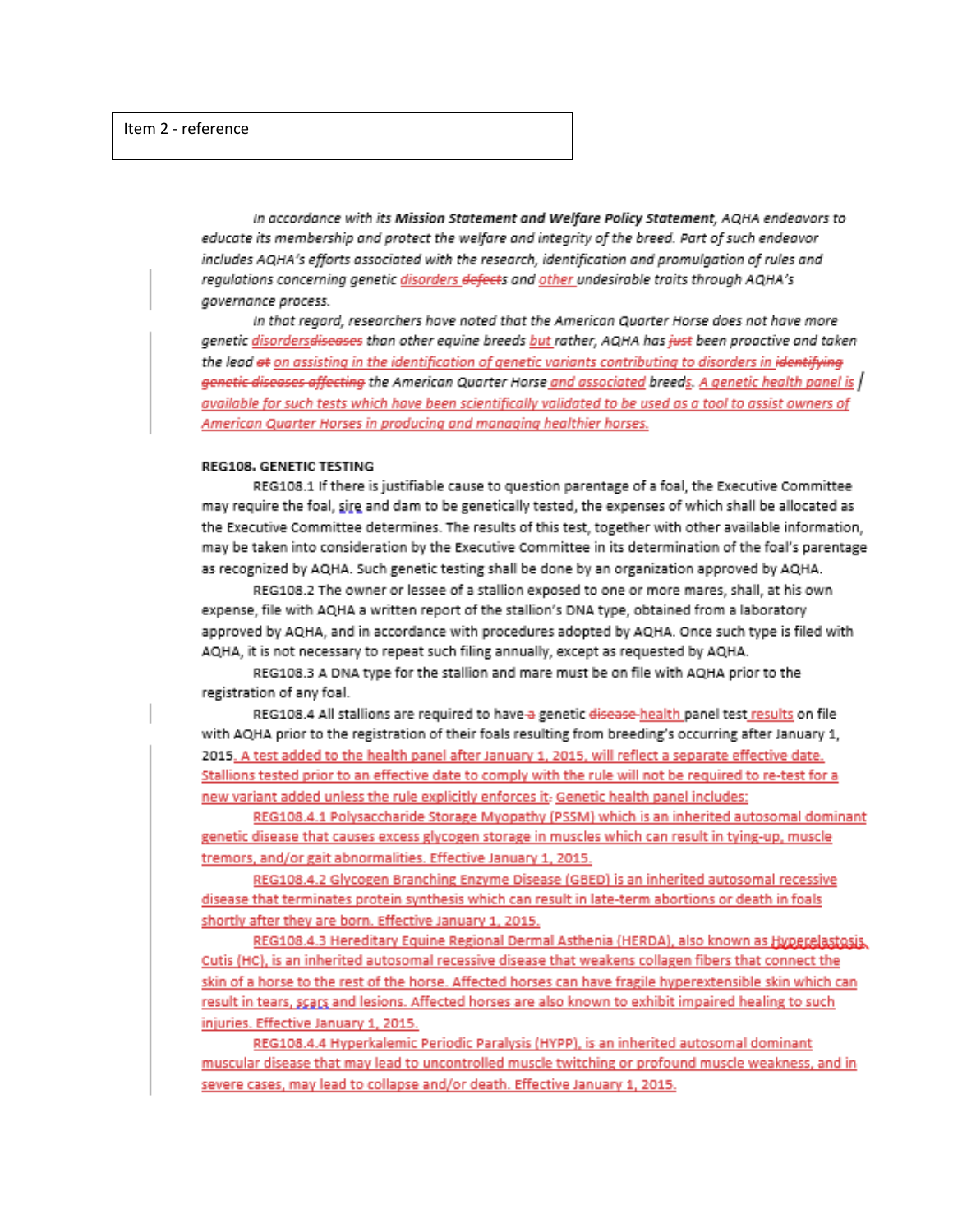REG108.4.4 Malignant Hyperthermia (MH) is an inherited autosomal dominant disease that causes a life-threatening condition that is usually triggered by exposure to certain drugs used for general anesthesia. In susceptible horses, these drugs can induce an uncontrolled increase in skeletal muscle oxidative metabolism which affects the body's capacity to supply oxygen, remove carbon dioxide, and regulate body temperature, potentially leading to circulatory collapse and death if not treated quickly-In addition, research shows that horses with the PSSM1 variant and the MH variant may exhibit more severe clinical symptoms than those horses who have PSSM1 but do not have the MH variant. Effective January 1, 2015.

REG108.4.5 Myosin-Heavy Chain Myopathy (MYHM) is an inherited disease that results in two distinct clinical disease presentations, immune-mediated myositis (IMM) and non-exertional rhabdomyolysis. Immune-mediated myositis or IMM is characterized by episodes of severe muscle atrophy following an autoimmune event. The second is severe muscle pain and damage termed nonexternal rhabdomyolysis that is not associated with exercise and may or may not have muscle atrophy. Effective January 1, 2023.

REG108.5 Effective January 1, 2015, only those parentage verified foals whose sire and dam have tested negative for all genetic diseases on the genetic panel test will receive the designation "N/N" for each of the genetic tests.

REG109, GENETIC DEFECTS AND UNDESIRABLE TRAITS. In accordance with its Mission Statement and Welfare Policy Statement, AQHA endeavors to educate its membership and protect the welfare and integrity of the breed. Part of such endeavor includes AQHA's efforts associated with the research. identification and promulgation of rules and regulations concerning genetic defects and undesirable traits through AQHA's governance process. In that regard, researchers have noted that the American Quarter Horse does not have more genetic diseases than other equine breeds rather, AQHA has just been proactive and taken the lead at identifying genetic diseases affecting the American Quarter Horse breed. The conditions listed below and commonly considered undesirable traits or genetic defects by the Board of Directors shall be indicated on the registration certificate for horses foaled on or after the indicated date, once the condition is known. Upon discovery, the owner shall immediately report such condition to AQHA for marking its condition on the registration certificate as provided below. Failure to timely report these conditions may subject the owner to possible disciplinary action. Genes come in pairs, each parent contributes one copy to the offspring. With respect to the autosomal dominant genetic diseases listed below (HYPP, PSSM, and MH), only one defective gene is necessary to express the genetic disease in question. Such gene can be inherited from either of the parents or from both of the parents. With respect to autosomal recessive genetic diseases listed below (GBED and HERDA), typically, two copies of an abnormal gene (two copies = a pair) must be present in order for the horse to show signs of the genetic defect in question. Horses with only one copy of the defective gene are considered "carriers".

REG109.1 Parrot Mouth - either overshot or undershot, defined by the American Association of Equine Practitioners as "no occlusal contact between the upper and lower central incisors." Genetic variant/s contributing to this condition are at this time unknown. Designation effective for foals born on or after January 1, 1992.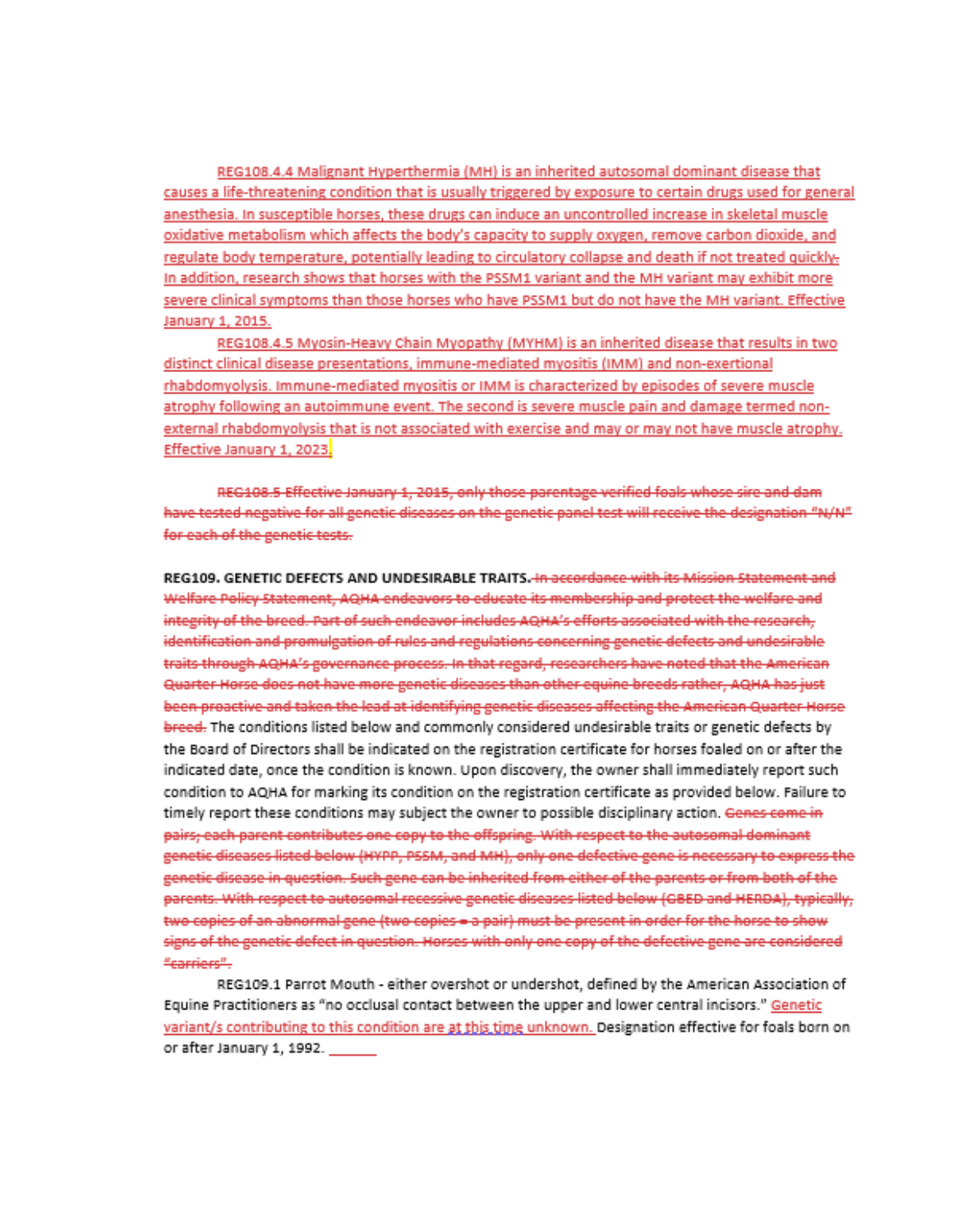REG109.2 Cryptorchid - meaning less than two visible testicles descended into the scrotum. Genetic variant/s contributing to this condition are at this time unknown. Designation effective for foals born on or after January 1, 1992.

REG109.3 Hyperkalemic Periodic Paralysis (HYPP) - designation effective for foals born on or after January 1, 1998. HYPP is an inherited autosomal dominant genetic disease. An inherited muscular disease caused by a hereditary genetic defect that may lead leads to uncontrolled muscle twitching or profound muscle weakness, and in severe cases, may lead to collapse and/or death. According to research, this condition exists in certain descendants of the stallion Impressive, AQHA registration number 0767246. The genetic variant that causes this condition is known and this is part of the genetic health panel.

REG109.3.1 The following notification shall be placed on registration certificates of foals descending from the stallion Impressive or any other bloodline determined to carry the HYPP genevariant: "This horse has an ancestor known to carry HYPP, designated under AQHA rules as a genetic defect. AQHA recommends testing to confirm presence or absence of this variantgene." When the parent(s) tracing from the HYPP line has tested negative for HYPP with an appropriate designation appearing on their registration certificate, the above notification is not required, and will, instead, be substituted by the designation "N/N"; or, after testing negative for the gene, the notification may be substituted by the designation "N/N" upon request of the owner at his or her expense.

REG109.3.2 Mandatory testing for HYPP. At such time as AQHA requires mandatory parentage verification of any foals to be registered in either the Numbered or Appendix registry, per REG102.8 any foal tracing to bloodlines known to carry have the HYPP variantgene shall be tested for HYPP at the time the genetic testing for parentage is performed. The results will be designated on the registration certificate in lieu of the above notification. Such testing will not be necessary if the foal's closest ancestors (parents), tracing to the HYPP line, have been tested negative and designated on their registration certificates, these foals will automatically be designated "N/N" on their registration certificate.

REG109.3.3 Effective with foals born on or after January 1, 2007, all descendants of the stallion Impressive, #0767246, shall be required to be parentage verified and HYPP tested, subject to the conditions in REG109.3.2 above. Any foal testing homozygous positive for for the HYPP variant (H/H) will not be eligible for registration with AQHA.

REG109.4 Polysaccharide Storage Myopathy (PSSM) is an inherited autosomal dominant genetic disease that causes excess glycogen storage in muscles which can result in tying up, muscle tremors, and/or gait abnormalities.

REG109.5 Glycogen Branching Enzyme Disease (GBED) is an inherited autosomal recessive disease that terminates protein synthesis which can result in late term abortions or death in foals shortly after they are born.

REG109.6 Hereditary Equine Regional Dermal Asthenia (HERDA), also known as Hyperelastosis Gutis (HC), is an inherited autosomal recessive disease that weakens collagen fibers that connect the skin of a horse to the rest of the horse. Affected horses can have fragile hyperextensible skin which can result in tears, scars and lesions. Affected horses are also known to exhibit impaired healing to such injuries.